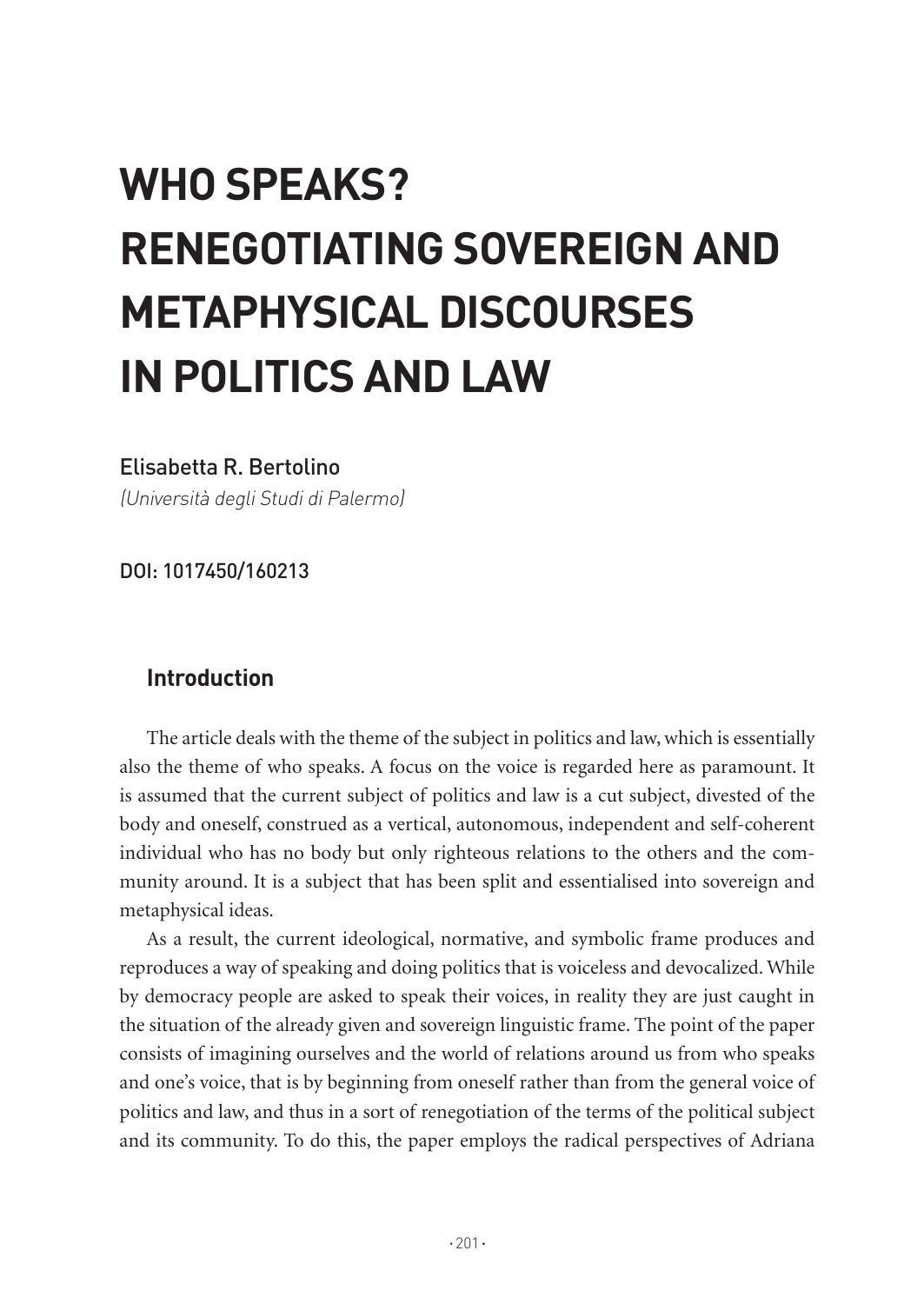Cavarero, comparing it with the subversive approach proposed by Judith Butler and the reformist viewpoints of John Rawls and Martha Nussbaum.

Both Rawls and Nussbaum attempt to renegotiate the liberal subject and to give more voice to people, to achieve justice. Yet, they seem to maintain the same ontological thinking of a split and cut subject divested from the body and life, where one can only speak with the voice already thought by standard political and legal discourses. On the contrary, Butler and Cavarero go further by showing a concern for materiality, singularity and a justice outside the liberal grid. Yet, it is only with Cavarero that a disengagement from the sovereign symbolic order appears possible.

Cavarero's approach draws on the work of the Italian feminists in the 1980s, who created women's centres, bookshops, libraries as places of detachment from existing dominating institutions, where women could separate themselves from masculine systems of thought<sup>1</sup>. Those Italian women's centres were spaces where singular voices could experience independence and freedom from the sovereign subjectivity and symbolic order. What is important is that those centres emphasized a politics of differences among selves rather than an emancipatory politics of equality between women and men. Drawing on such initial legacy, Cavarero offers, via the voice, political forms of renegotiation that suspends the normative institutional framework while engaging with it<sup>2</sup>.

## **Rawls and Nussbaum's engagement with the liberal politics**

Today, Rawls' theory of distribution of the goods and his principle of difference, finds application in the welfare state of most of the Western liberal democracies. The approach constructed by Rawls is interesting, because while it remains within the constraints of legal liberalism and individual rights, it attempts to renegotiate the political inequality and injustice within Liberalism.

A society is just for Rawls, if it promotes a common held good in legal institutions. The basic structure consists of the way institutions distribute fundamental rights and duties and thus resolve conflicts fairly<sup>3</sup>. Individuals can choose a basic structure from an "original position". The original position implies that people are "individuals" who do

<sup>1.</sup> See P. Bono, S. Kemp*, Italian Feminist Thought: A Reader*, Basil Blackwell, Oxford, 1991.

<sup>2.</sup> See A. Cavarero, *For More than One Voice. Towards a Philosophy of Vocal Expression*, University of Stanford Press, Stanford, 2005.

<sup>3.</sup> See J. Rawls, *A Theory of Justice*, Harvard University Press, Cambridge, 1971, p. 12.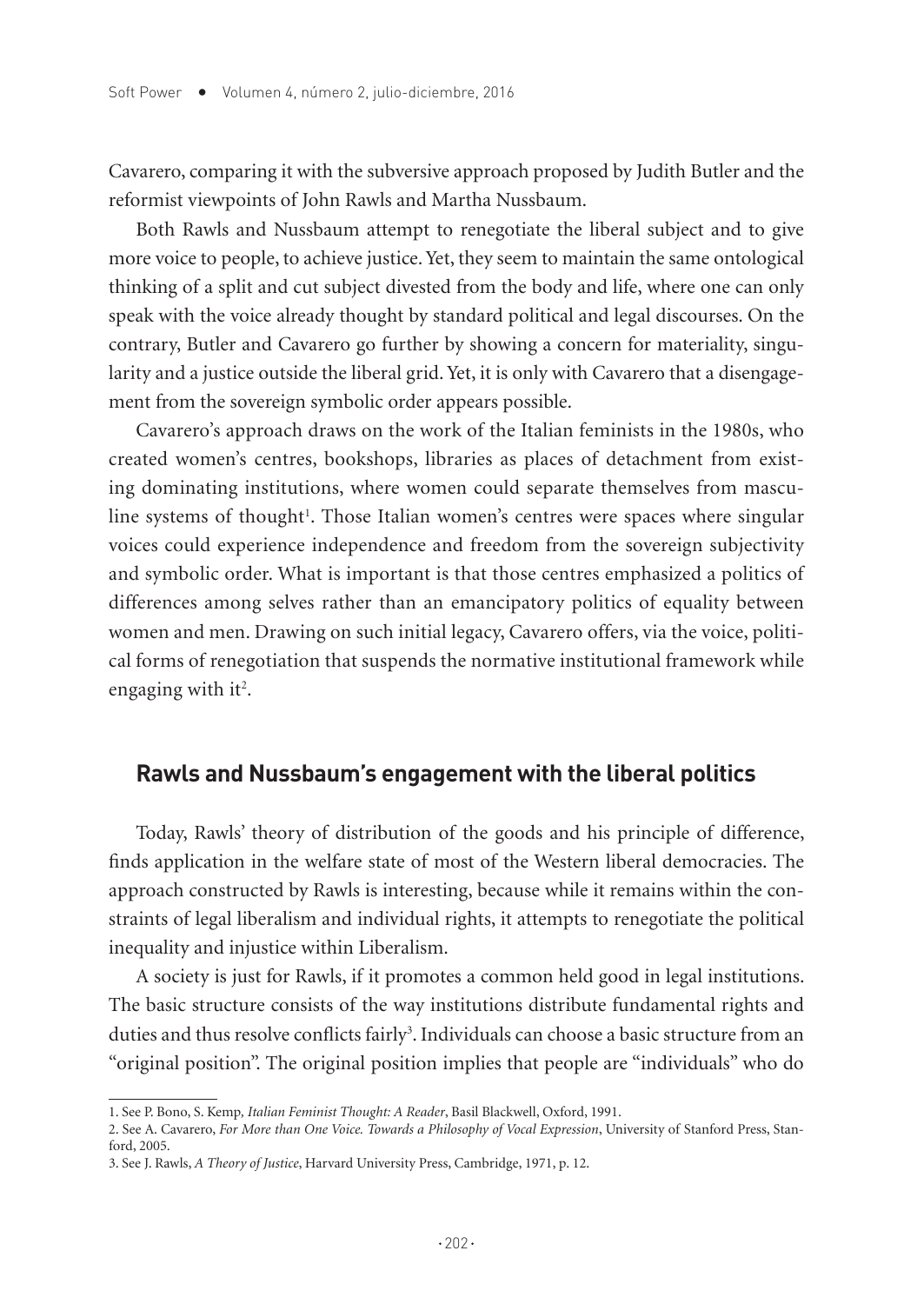not know things about themselves; they are *blindfolded with a veil of ignorance,* so that they are prevented from knowing about time, history or class<sup>4</sup>.

The conception of an original position appears necessary for individuals to accept justice and ignore themselves, their different welfare and their divergent life projects. The veil of ignorance forces people to think about the problem of social justice from an impartial point of view and implements a moral attitude and justice as fairness in people5 .

Through the veil of ignorance people are supposed to always act rationally, that is, people will choose primary goods as the most important ones. However, we think that while the veil of ignorance places each individual on equal footing with one another, at the same time the individual appears to be completely disconnected and cut from the materiality and circumstances in which is situated.

Rawls later modified the concept of the original position and the veil of ignorance. He refined his perspective arguing that citizens, who hold opposing conceptions of equality in society, can find a shared basis of 'reasonable' agreement through an *overlapping consensus*<sup>6</sup> . Interestingly, 'reasonable' for Rawls has to do with choosing the good for society that is choosing the already established egalitarian distribution and the principle of difference. The individual is asked to act and speak in a reasonable way.

Let us think more closely about the implications of such a perspective in relation to one's voice and political renegotiation. Despite the terms of co-operation and the intent to ensure justice, Rawls' theory of the political reflects a monovalent perspective of community and sharing. The idea of the veil of ignorance is emblematic of the artificiality of the context necessary for his intent to distribute equally to everyone. For Costas Douzinas and Adam Gearey, Rawls' theory fails in fact to account for the pain and vulnerability of the people before law and justice, since law and justice appear to be concerned only with distributions, investments and returns<sup>7</sup>.

However according to Rawls, a person is only an individual with no unique face or body and no relationality, except the relation to the just principle of distribution. The other is not even another but the same, to whom it is necessary to distribute goods, according to the established and normative difference principle.

<sup>4.</sup> See ibid., p. 17*.*

<sup>5.</sup> See F. Lovett, *Rawls's A Theory of Justice. A Reader's Guide*, Continuum, London, 2011, p. 20.

<sup>6.</sup> See J. Rawls, *Political Liberalism*, Columbia University Press, New York, 1996.

<sup>7.</sup> See C. Douzinas, A. Gearey, *Critical Jurisprudence. The Political Philosophy of Justice,* Hart Publishing, Oxford, p. 130.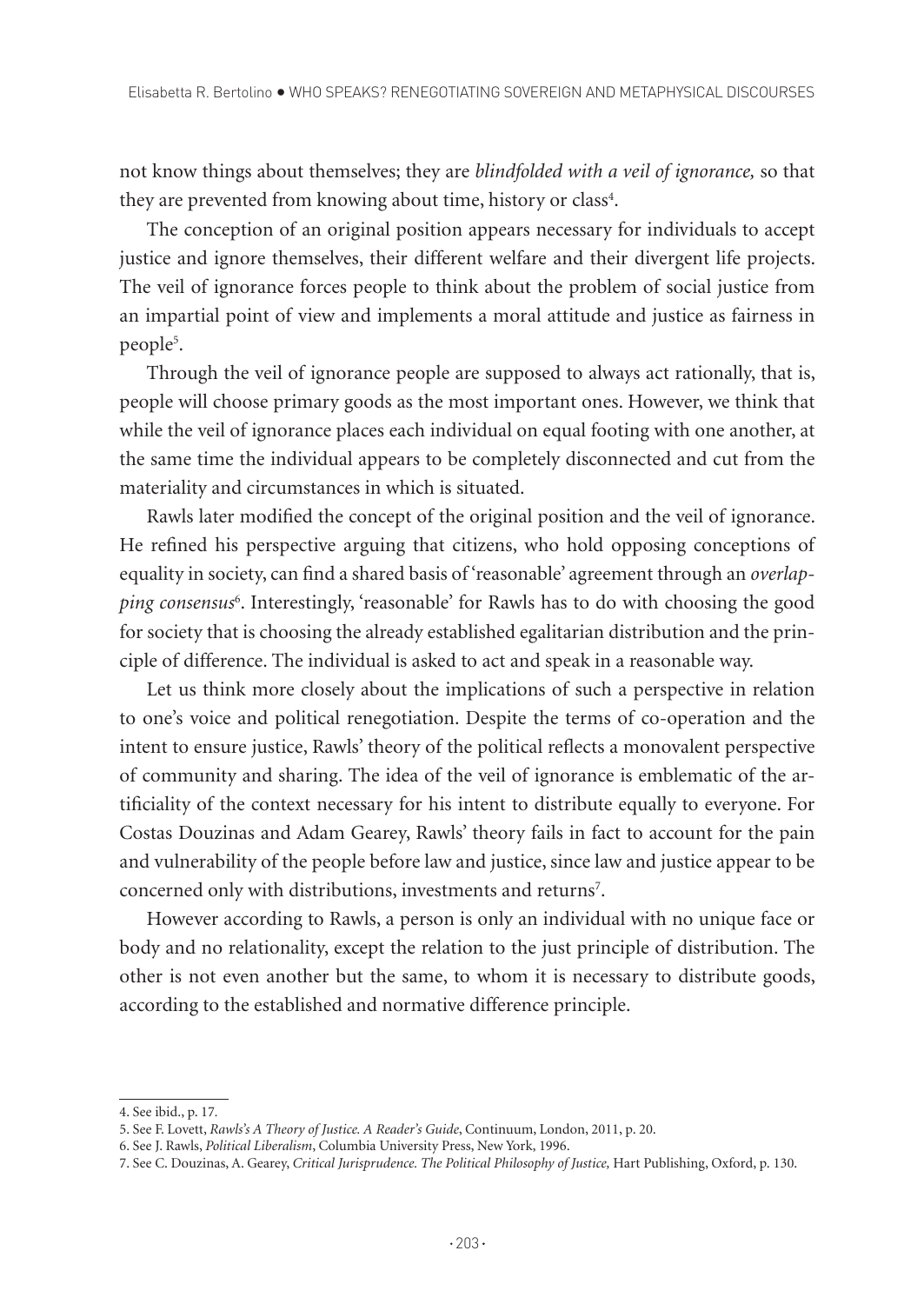Consequently, his theory can be claimed to be structured on a *false choice*<sup>8</sup> . Žižek explains how Rawls' freedom and liberty of choice are possible only if one makes *the right choice*, which is the predicted choice of sameness and distribution. The 'reasonable' choice is to accept the sacrifice of what is superfluous<sup>9</sup>. People who fall short of the subjectivity of the same are left unheard since the only possible choice is *the right choice*<sup>10</sup>*,*  the only voice is the abstract and the semantic voice of the liberal frame.

A more recent liberal approach to resistance has been offered by the capability theory of Martha Nussbaum. Her approach has been used by the United Nations during the 1980s to adjust development concerns in so-called developing countries. Her approach counters in some ways the Rawlsian theory of justice focused on goods with an approach grounded on capabilities<sup>11</sup>. Importance is given to capabilities rather than the mere acquisition and distribution of goods. The capability theory attempts to adapt liberalism to difference, by organising a set of good capabilities to human functioning.

Unlike Rawls, Nussbaum's theory presupposes that human beings differ from one another and people are contextualised in their reality<sup>12</sup>. For Nussbaum, people live in different natural and social contexts and have specific personal characteristics, such as age, sex, physical and mental abilities<sup>13</sup>.

Her approach, therefore, does not focus only on the distribution of resources, but rather resources acquire value in promoting human functioning. She points out that human functioning is paramount in converting resources and giving them value. If a human being is unable to convert a resource into a valuable functioning because of a disability, such a human being is put into a position of inequality.

For Rawls, justice and equality among subjects are achieved through the distribution of goods and this is what is supposed to materialise his life projects. Whereas, for Nussbaum, justice and equality are achieved when human beings reach a level of capability to function. This implies distribution but also the elimination of obstacles that impede the good functioning. The aim is therefore, to ensure that resources promote capacities and good human functioning. In a way, this allows the abstraction of liberalism to be accommodated to more practical human needs. We can say that by paying attention to the individual's access to human functioning, Nussbaum's theory raises more awareness

<sup>8.</sup> See S. Žižek, *Enjoy your Simptom: Jacques Lacan in Hollywood and Out,* Routledge, New York, 1992, pp. 69-110. 9. See ibid.

<sup>10.</sup> See S. Žižek, *Plague of Fantasies,* Verso, London, 1997.

<sup>11.</sup> See M. Nussbaum, *Sex and Social Justice*, Oxford University Press, Oxford, 1999.

<sup>12.</sup> See ibid.

<sup>13.</sup> See ibid.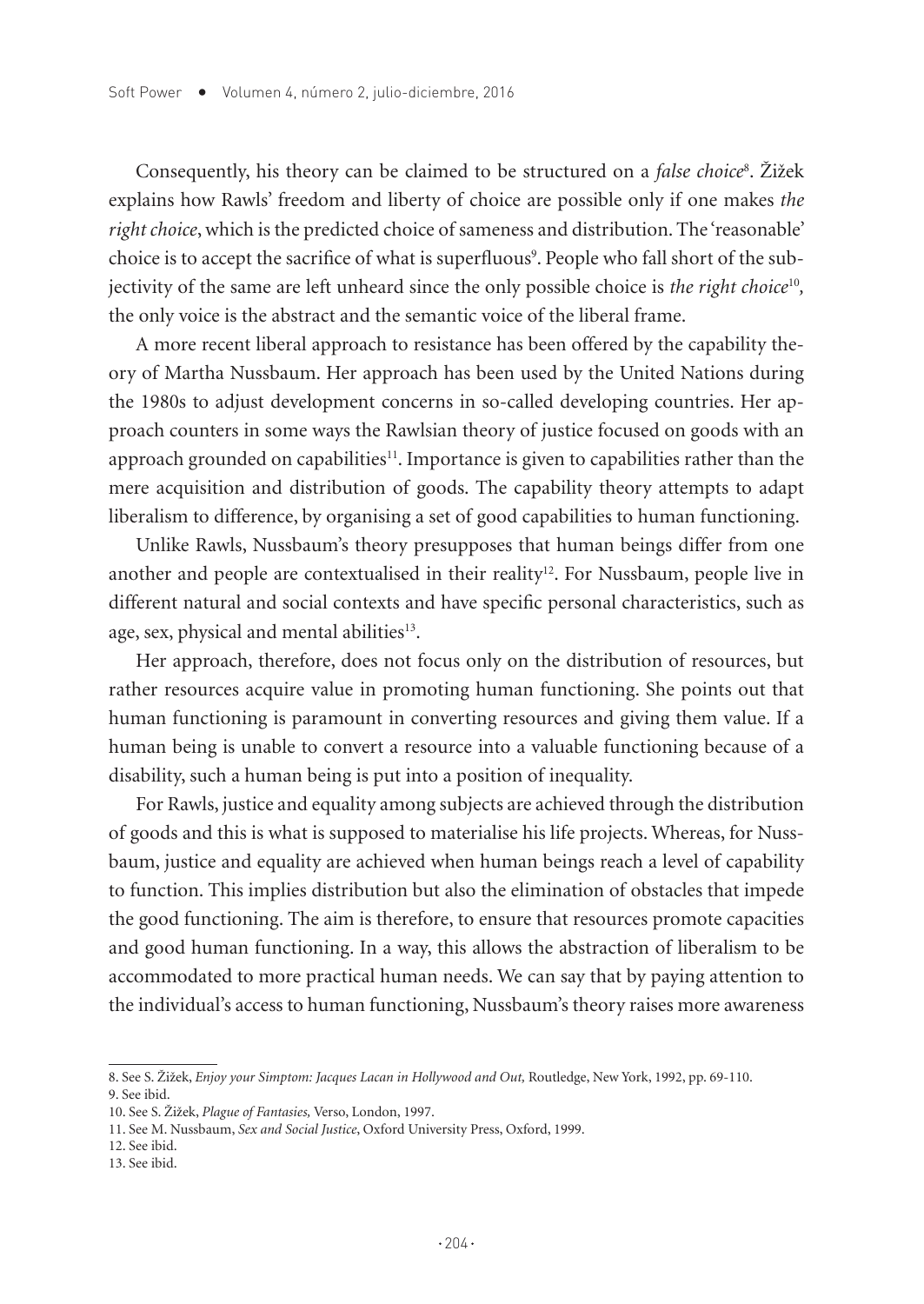of the economic injustices inflicted upon women and other groups that are more vulnerable and excluded.

Yet, at the core of Nussbaum's theory of Justice or capability to function lies the Universalism of equal worth of the individual14. The idea of dignity and equal worth means that all people equally deserve respect and this links to their liberty and to a liberal conception of life. *Each human being should be regarded as an end rather than as a means to an end*15. The goal of the idea of the capability to function is to treat people in a dignified and equal way. For Nussbaum, the Universalism of liberal justice needs to be guided towards what is good for people, that is, towards basic human functions and capacities.

Although Nussbaum appears to adjust some aspects of the Rawlsian theory, some critical legal theorists have underlined the problems in her approach. For instance, Karin Van Marle has argued that Nussbaum's approach contains a paternalistic viewpoint16. Despite Nussbaum's assertion of Universalism not being incompatible with people's choice, the use of a standard shows no respect for the voice of people as agents. Whereas, for Loizidou, Nussbaum's theory of resistance presumes to know the needs and desires of others, but in reality Nussbaum's theory affirms law's sovereignty over the voice of people<sup>17</sup>.

The theory has attracted criticism by other scholars as well. For instance, Thomas Pogge argues that in Nussbaum's approach human diversity is conceived as vertical and this is incompatible with the ethos of human democracy, based on horizontal equality<sup>18</sup>. The specific political focus is thus always on a human being, who needs to be confronted with a set of better standards of functioning and capabilities.

Furthermore, Persio Tincani has noted the deep similarity and interconnections between the two theories of Rawls and Nussbaum<sup>19</sup>. For Tincani, basic goods and capabilities are not alternative political concepts, but diverse gradation of the same liberal argument<sup>20</sup>. Basic goods contribute, in fact, to the realization of capabilities. A theory of justice based on the distribution makes sure that institutions provide individuals with a minimum content of goods; whereas, theories based on capability require instead that institutions guarantee people a minimum level of functioning<sup>21</sup>. The politics of

<sup>14.</sup> See M. Nussbaum, *Women and Human Development. The Capability Approach*, Cambridge University Press, 2000, p. 32. 15. See ibid.

<sup>16.</sup> See K. Van Marle, "The Capabilities Approach, the Imaginary Domain and the Asymmetrical Reciprocity: Feminist Perspectives on Equality and Justice", in *Feminist Legal Studies*, 11, 2003, pp. 255-278.

<sup>17.</sup> See E. Loizidou, *Judith Butler: Ethics, Law, Politics*, Cavendish Publishing, Oxon, 2007, p. 165.

<sup>18.</sup> See T.W. Pogge, "Can the Capability approach Be Justified?", in *Philosophical Topics*, 30.2, 2002, pp. 167-228.

<sup>19.</sup> See P. Tincani, "I beni principali come capacitazioni", in *Politeia*, 83, 2006, pp. 21-44.

<sup>20.</sup> See ibid.

<sup>21.</sup> See ibid.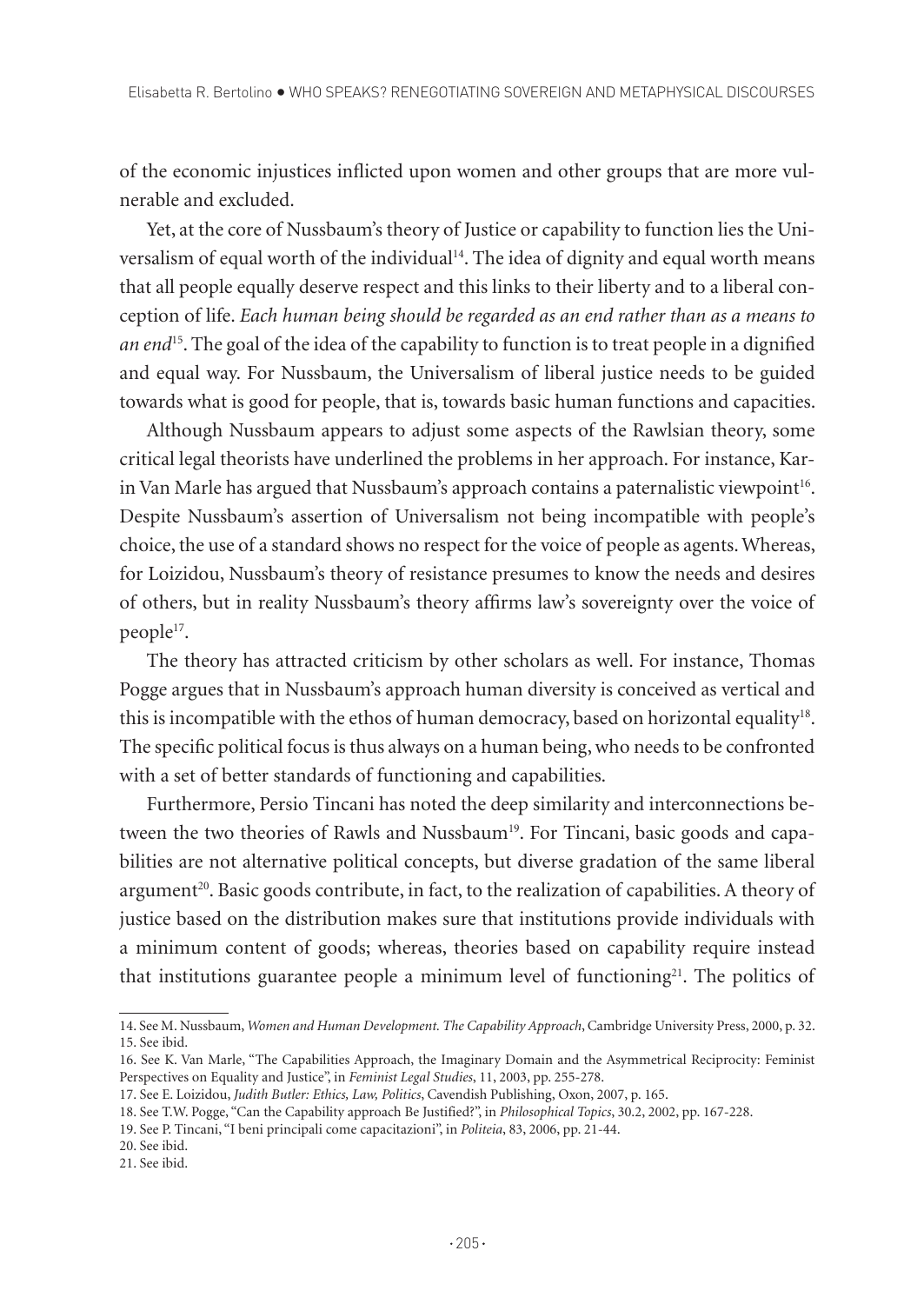distribution, of standardization and regulation of voices remains fundamental in both theories. The subject remains general and no account of one's singularity is available<sup>22</sup>.

It follows that the effect in both Rawls and Nussbaum's political renegotiation may be a theorising of an *unvoiced* subject in an abstract and *unvoiced* community: a subject whose voice has been taken away, buried, concealed and hidden behind sovereign politics, law and rights. The speaking subject Rawls and Nussbaum talks about is constructed through the logic of Oneness: one as a general and as a socio-linguistic subject. Heteronomy and needs are equated to one good standard and people are deprived of their unique corporeal specific voices.

## **Radical Political renegotiation through critical ruptures and one's voice**

In this section we are going to focus on more radical forms of political renegotiation, beyond the reformist liberal perspective, in particular on the work of Judith Butler and Adriana Cavarero. Butler is well known for having theorised a form of resistance and political re-negotiation as subversion of the subject against the normative system of forced choice, in which, the subject itself is defined. It is important to acknowledge the Hegelian root of her subject and political theory in order to understand Butler's thought. Such Hegelian root is especially evident in her first work, S*ubjects of Desire*<sup>23</sup>*.*  She also refers to Hegel in the book *Contingency, Hegemony, Universality*<sup>24</sup>.

Desire and recognition are fundamental aspects of Butler's performative politics, centred in the ecstatic self. "Ecstatic" in Greek means standing out and refers to being dependent on something outside of itself. In other words, a subject is standing out or is separated from itself and this appears to be a condition of the subject's existence in Butler. In *Subjects of Desire*, the ecstatic character of the subject means that the subject repeatedly finds itself outside of itself and never returns to itself, to its initial form, but it transforms itself during the ecstatic process.

In her theory, all identities necessarily fail, because all universal truths and normative linguistic structures, like law and justice, end up refuting the other and produce

<sup>22.</sup> See ibid.

<sup>23.</sup> See J. Butler, *Subjects of Desire. Hegelian Reflections in Twentieth-Century France*, Columbia University Press, New York, 1987.

<sup>24.</sup> See J. Butler, E. Laclau, S. Žižek, *Contingency, Hegemony, Universality: Contemporary Dialogues on the Left*, Verso, London, 2000.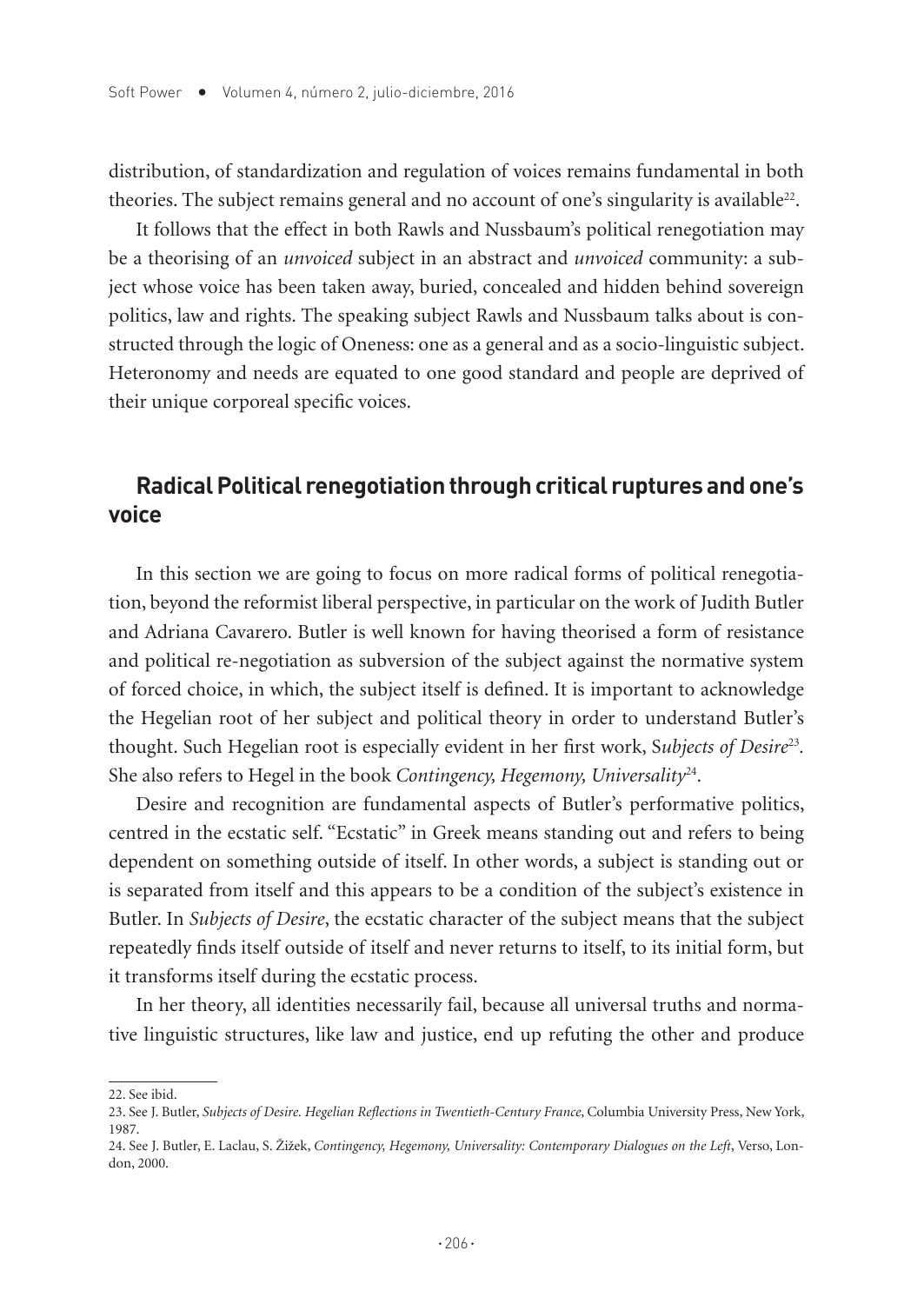inevitably exclusion and abjection. Consequently, for Butler, all political terms need to be contested, questioned, subverted and renegotiated. It follows that for Butler, the Hegelian recognition becomes an impossibility, a continuous process of struggle, and perhaps, a way of striving for the impossible. Her work can be understood as a form of resistance against the fixation of the ideological frame and the violence of subject formation. According to Butler, the subject appears as necessarily located within the symbolic structures, always wholly connected with the dominating structures of socio-linguistic-cultural and legal norms, as in the case of sex or gender. The latter are seen as normative linguistic constructions of the body.

In *Frames of Wars*, Butler writes five essays in response to war, where the themes of vulnerability and precariety and their denial become central themes<sup>25</sup>. Butler argues that the linguistic and ideological frame, not only regulates reality, but also participates in producing reality and thus materiality and our bodies $26$ . An important point is that the frame leaves something cut out from it. Not all life is captured and recognised by the normative conditions of the frame. Rather, something exceeds the frame.

There are moments when the frame is broken down and there is a certain release of control<sup>27</sup>. *Leakages* of the frame might show the excess, namely, what is excluded and abjected by the frame28. By repeating normative structures through bodily and linguistic acts, it is possible to find moments of failure of the system of forced constructions, and therefore, enact change and also make vulnerability equally shared. The problem, for Butler, becomes also an ontological problem. There is a given ontological way of approaching the body that allows, or does not allow, the apprehension of its vulnerability. For Butler, a different ontology that focuses on vulnerability can be used as a way to re-think our responsibility.

However, rethinking responsibility is a process always mediated by the frame, by the subject's ecstatic outside; namely, the socio-linguistic conditions and political institutions. In particular, Butler suggests that to speak against and resist the process of abjection and exclusion by the normative frame, it is necessary that vulnerability and precariousness are apprehended and shared equally among us. It follows that we must deal in any case with those normative institutional frameworks, if we want to rethink their terms in new ways $29$ .

<sup>25.</sup> See J. Butler, *Frames of War. When Is Life Grievable?*, Verso, London, 2010.

<sup>26.</sup> See ibid.

<sup>27.</sup> See ibid.

<sup>28.</sup> See ibid.

<sup>29.</sup> See ibid., p. 145.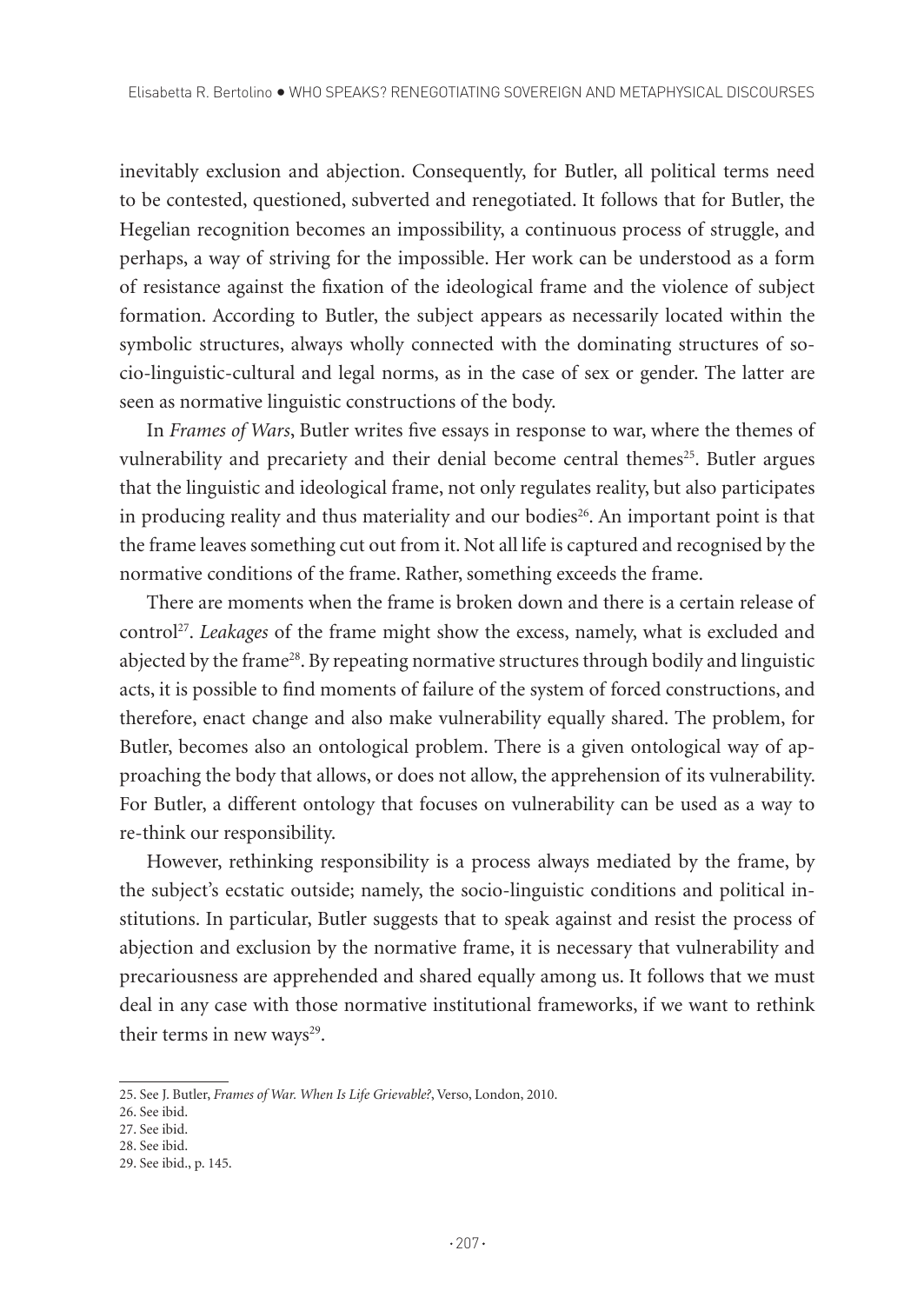Differently from Butler, Adriana Cavarero puts at the centre of her theory of resistance the corporeal and singular voice<sup>30</sup>. It is in such a voice that she sees the possibility to resist the metaphysical sovereign tradition of discourses. For Cavarero, the logocentric and metaphysical tradition insists on the *what is said* and does not attend the *who is saying*. The *who is saying* (a mouth and a voice) is regarded to be inessential and superfluous and is excluded from the process of the communication and signification. In her theory, Cavarero does not wish to avoid language and signification; on the contrary, Cavarero is searching for the very meaning of the already said and signification. For Cavarero, the voice cannot be cut out from what is said. Speaking in one's voice is a moment of radically singular materiality that begins with an awareness of oneself in relation to another. There is a radical proximity between unique beings that simply communicate without necessarily communicating something. Cavarero's way of resistance and political renegotiation emerges, then as a reciprocal communication of unique voices and as something that springs from within us.

In her book *Relating Narratives,* Cavarero reveals her roots in the work of Hannah Arendt<sup>31</sup>. In *The Human Condition*, Arendt asserts that what counts in politics is not the *what* but rather the *who* of people; while speaking and acting, one reveals one's uniqueness32. Cavarero underlines the materiality and the vulnerability of such singular human uniqueness already commenced by Arendt. The core point of *Relating Narratives* is the ontology behind telling one's life story, a story necessarily exposed to others<sup>33</sup>. Life stories are always new and unique. They reveal a unique *who* beyond the *what*. Therefore, the ontology behind such a *who-ness*, is an ontology that is anti-metaphysical and contingent.

The focus on uniqueness and singular corporeality suspends the metaphysical and sovereign talking of fixed identities and opens unexpected spaces of resistance detached from the already narrated language. Cavarero's work is not about identity, or the individual, or the *what* –those are to be considered as only limited and constructed aspects of us that separate and cut out one's uniqueness, singularity, corporeality and relationality. In this respect, we can consider the political and the normative subject as a cut subject, a subject that does not include the traits of *who-ness* and singularity that Cavarero reflects.

<sup>30.</sup> See A. Cavarero, *For More than One Voice*.

<sup>31.</sup> See A. Cavarero, *Relating Narrative. Storytelling and Selfhood*, Routledge, London, 2000.

<sup>32.</sup> See H. Arendt, *The Human Condition*, Chicago University Press, Chicago, 1958.

<sup>33.</sup> See A. Cavarero, *Relating Narratives*.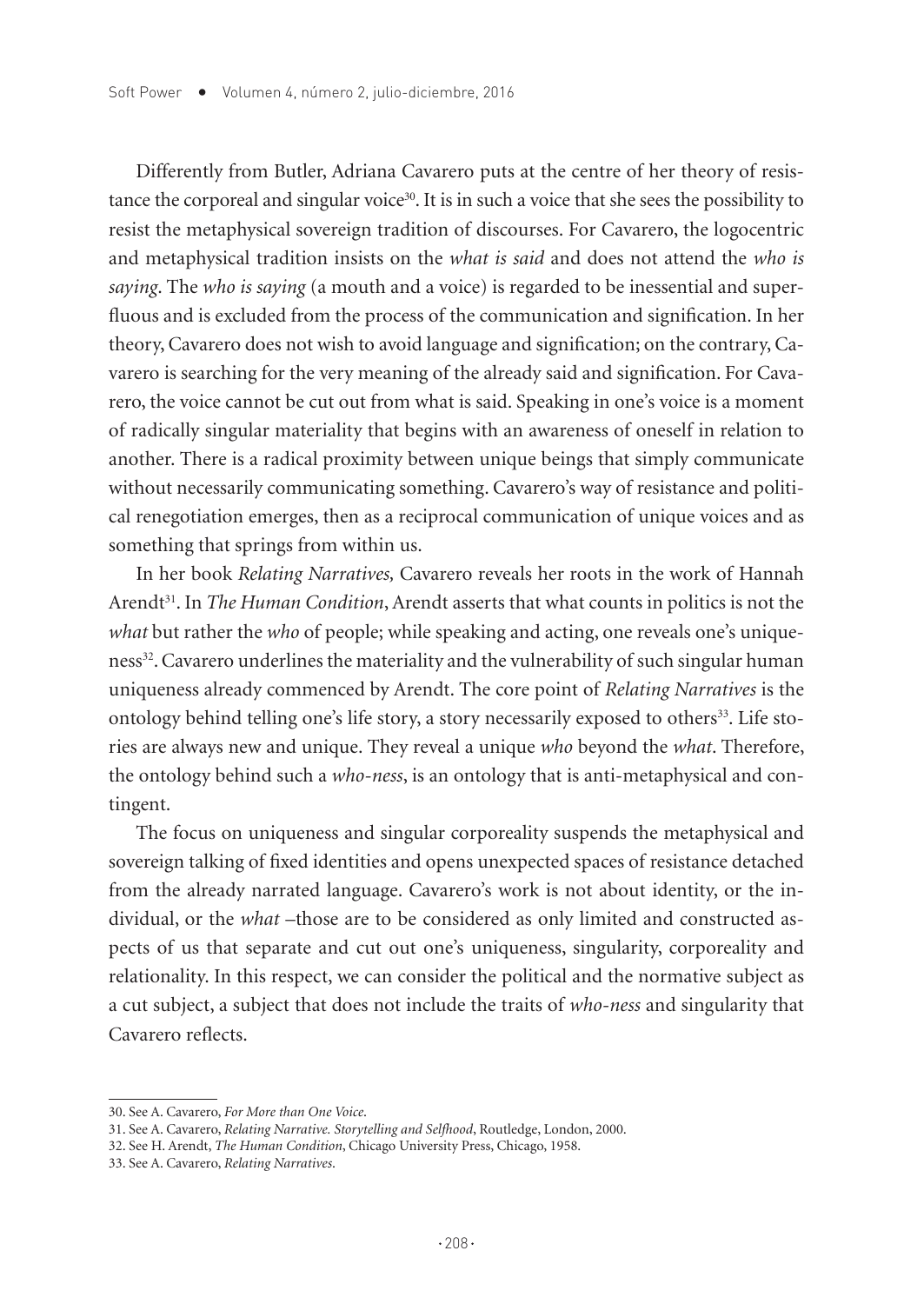In her most recent book, *Inclinazioni*, Cavarero speculates on the Western philosophical subjectivity appropriated by politics, law and rights, where the subject has been thought since the beginning in the terms of 'homo erectus', as vertical, right, straight<sup>34</sup>. The verticality of the Western subjectivity indicates a self-referential and isolated subject that stands up in the arrogant act of his own foundation, speaks with the voice of rectitude, rules and order. To such a vertical ontology, Cavarero counter-opposes an ontology of inclination, where the subject precisely bends towards the other and engages in relations within a community of unique beings. Such an inclined and relational ontology indicates a constitutive inclination of us as unique living beings and our relationality to others. An inclined subject is no longer straight, it bends as respect to the vertical axis. A subject characterised by inclination is also a subject that speaks in her own voice, that lives the material life with her unique body and is aware of her own vulnerability and that of others.

Yet, it is specifically in her work entitled *For More than One Voice* that Cavarero emphasises the primacy of the in-articulated voice, the coming of voice and the breathing from the mouth<sup>35</sup>. She detects in the voice a space of meaning independent from speech. The voice constitutes the unexpressed side of speech; it *generates and exceeds speech*. The voice, Cavarero says, communicates uniqueness beyond the contents of communication: We become aware of our uniqueness in relationality with others.

Cavarero engaged closely with the theme of vulnerability in her book *Horrorism*36. Here Cavarero talks of vulnerability referring often to the Latin term of *vulnus*. We are inevitably exposed to each other in our vulnerability. For Cavarero, we can choose to act towards the others with care or by inflicting wounds. We can say that if one speaks as a subject constituted by language and norms, one speaks as a cut subject, separated from one's uniqueness and body and from the others. From such a position, it is easy to react by inflicting wounds, with disregard for vulnerability, because the subject is cut and separated from oneself and others.

Whereas, if one speaks in one's voice, one is exposed to oneself and others, one is aware of one's vulnerability and that of others. Such an awareness pushes towards responding to the *vulnus* with care and attending to the other with care. Thus, the voice as awareness of singularity, corporeality and vulnerability, leads to an ethical response to vulnerability and, therefore, to choose care.

<sup>34.</sup> See A. Cavarero, *Inclinazioni. Critica della Rettitudine*, Raffaella Cortina, Milano, 2013.

<sup>35.</sup> See A. Cavarero, *For More than One Voice*.

<sup>36.</sup> See A. Cavarero, *Horrorism: Naming Contemporary Violence*, Columbia University Press, New York, 2009.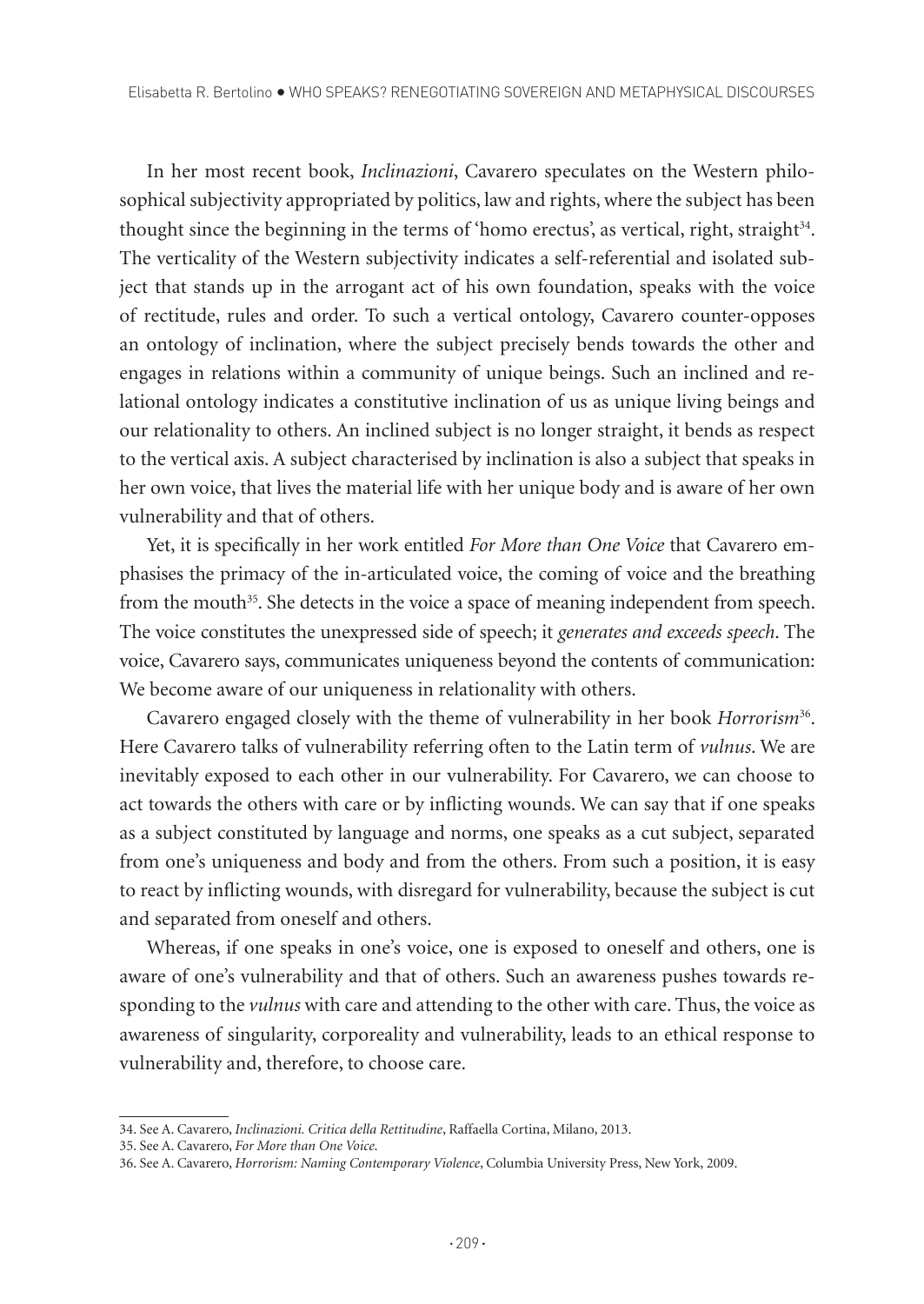What is said has implications for a radical political renegotiation and a conception of justice otherwise. Cavarero is not trying to make of the subject a better normative and sovereign subject, but she is only emphasising the non-sovereign and non-normative aspects of being. The focus on *who someone is* in Cavarero*,* rather than the *what*  of identity and subjectivity, indicates that it is possible to make use of a different type of agency, other than that of sovereignty, that does not require to master others, and moreover, can suspend –even if for shortly– the sovereign frame. The *who* –on which both Arendt and Cavarero focus– excludes the sovereign subject because there is no substance, it is impossible to say *who someone is*. The *who-ness* is only manifested or revealed through the voice or action and in a condition of relationality and plurality.

Subsequently, we could argue that there is also a diverse understanding of the ontology at stake in Cavarero. This is not ontology as metaphysics or presence of things, truths or norms. It is rather contingent, changeable and corporeal. Cavarero's voice is never the same –my voice is never your voice. The space for speaking or acting in plurality is contingent, not defined or fixed. It is rather shaped during the journey of experience.

Therefore, for Cavarero, as for Arendt, the community is not originated or guaranteed in politics. For both, the community of unique beings lies in a space that is revealed, or appears, precisely when we focus on the voice or we act unpredictably; that is, when we speak and act from a radical awareness of ourselves and others, in the condition of corporeal vulnerability, in which, we are all inevitably situated.

From this perspective, there is no more appropriation of linguistic structures to be able to speak, but the only exposure of one's voice and *who one is*. One's voice cannot be reduced or metabolised into sovereign discourses. If my voice is just any voice, then my voice is general and can be easily predicted. On the contrary, there are no predictions about my unique voice. Thus, my voice is a rupture with the very logic of signification assigned to the current *unvoiced* political subjectivity and ideologically sovereign framework.

The voicing of uniqueness has also the ethical implications for justice. In the *Human Condition*, Arendt links action to forgiveness<sup>37</sup>. Forgiveness is a special action, which is boundless and potentially capable of breaking the multiple divisions produced by violence between people.

Forgiveness is an action that surely springs from one's *who-ness* and we can then deduce an awareness of one's vulnerability and thus an account of oneself. It could be

<sup>37.</sup> See H. Arendt, *The Human Condition.*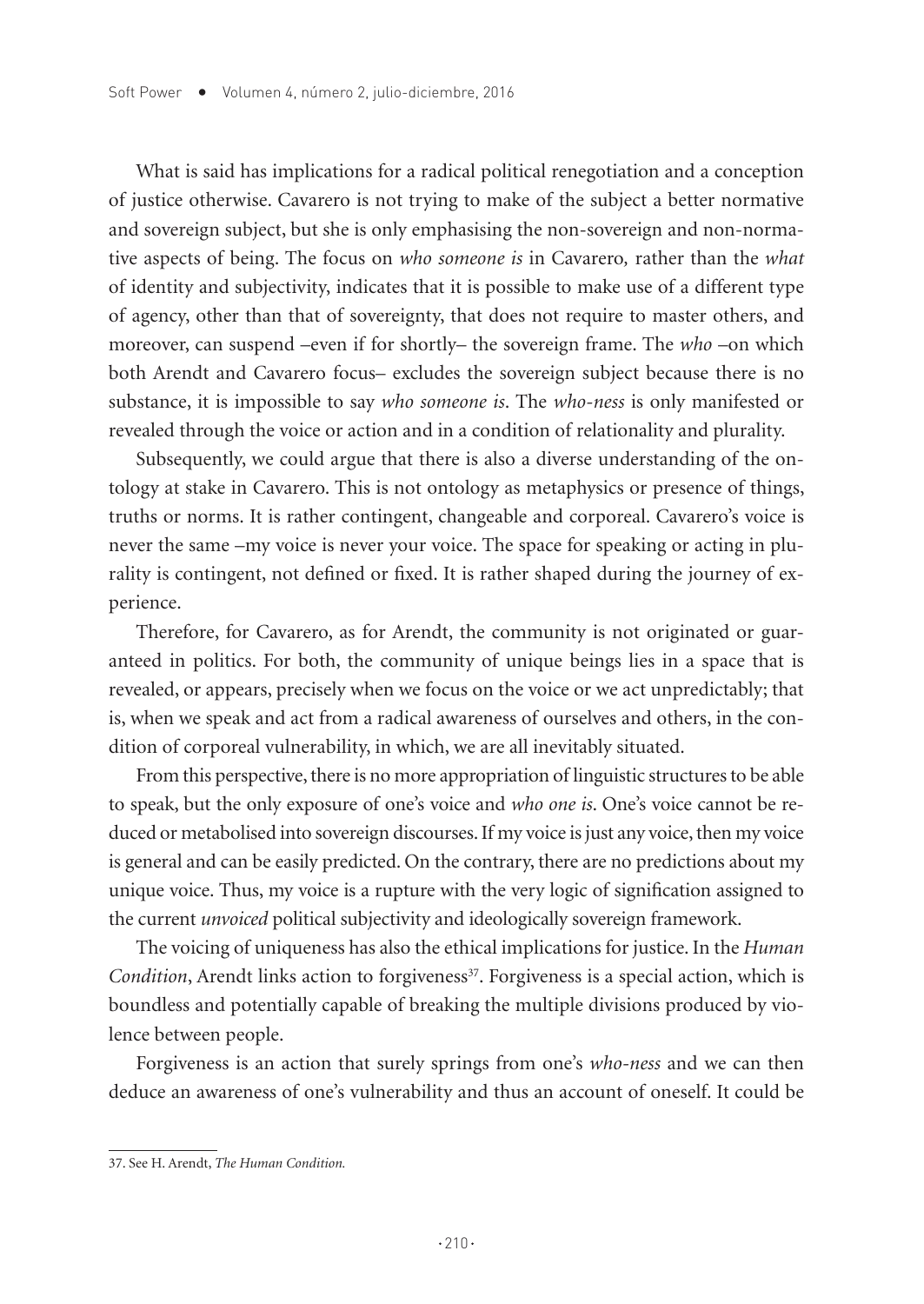argued that Arendt's conceptualisation of action and forgiveness-as-action, as a deep awareness of one's vulnerability and the vulnerability of others, incorporates a materialist perspective. I forgive because I can see the vulnerability of another self behind the wrong action, the doer behind the deed. It is only by being aware of the vulnerability of the other and of one's vulnerability that one can attempt to enact forgiveness.

Forgiveness becomes an example of producing something new through our actions, something unexpected, natality, something that sets us apart from the sovereign frame and from the justice of politics, law, an expression of one's voice as well. Forgiveness is linked to an ability to respond ethically to vulnerability. On the contrary, the justice of Western politics and law is projected towards further divisions between people, and lies on resentment and retribution. Justice appears to be a righteous reaction to an injury.

Ethics requires speaking in one's voice, or acting anew producing a response in terms of an ability to respond with responsability to the vulnerability of others. The relation to others, as perceived here, goes beyond the linguistic agent-subject relation, because it suspends the said of language and works on one's voice unpredictability of the saying and towards the vulnerability of others.

Butler also attempts to deal with the problem of ethics, but she poses a different ethical question<sup>38</sup>. Unlike Cavarero's and Arendt's *whoness*, the Butlerian subject is integrally involved in social, cultural and legal norms. Life, for Butler, cannot escape its fundamental linkage to subjectivity and identity. It is in relation to norms and intelligibility that life is taken into account. The agent in Butler is a subject who knows she cannot become fully aware of herself and fully speak for herself. And yet, it is precisely this fallibility and lack of self-coherence that allows an acknowledgment of the limits of self-understanding and provides a sort of ethical critical agency<sup>39</sup>.

For Butler, material life and the potential to speak can only be enacted through the norms and the forms of the linguistic sovereignty. By performing norms, the subject can achieve new ways of expression and liveability in relation to the normative space. In addition, the relation to the other in Butler is ecstatic. This means that the subject finds itself outside itself. Responding ethically then requires the medium of such ecstatic outside, the linguistic and normative frame through which we can perform our subjectivity and be critical of this performance.

<sup>38.</sup> See J. Butler, *Giving an Account of Oneself*, Fordham University Press, New York, 2005. 39. See ibid.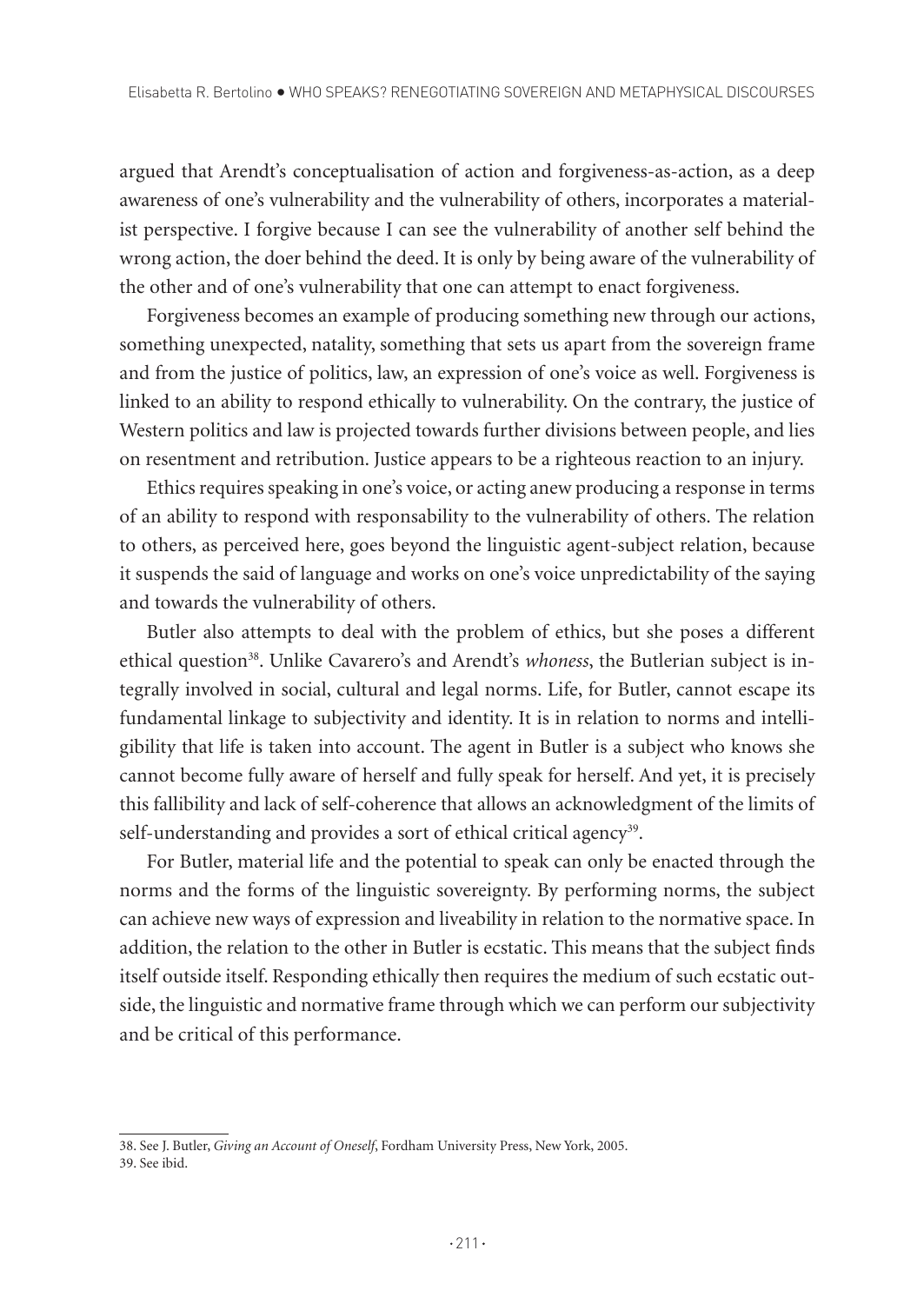### **Conclusion**

To conclude, Rawls, Nussbaum, Butler and Cavarero are all interested in resisting the current liberal approach and renegotiate its political limits. However, we can identify three opposing attitudes. Rawls and Nussbaum –although not insensitive to difference– continue to maintain the framework of universal subjectivity, choice and voice in their engagement with political and legal liberal institutions. Both Rawls and Nussbaum, accept the notion of political liberalism as a good framework.

Butler and Cavarero, however, are arguably more critical of Universalism and strive to account for what is cut out, made superfluous and exceeds the law. In comparing Butler and Cavarero, we see that both begin from positions of radical materiality and acknowledgment of vulnerability. Butler employs the linguistic and normative framework as integrally connected to materiality, emphasises Hegel's ecstatic outside and shows the necessary struggle of the subject outside itself. For Butler, it is important to be critical of such an outside, while at the same time, one is inescapably immersed in it.

On the contrary, Cavarero joins Butler in her critique of the subject as being forced and separated from singularity, as the result of the identity formation process, but follows the Arendtian root of uniqueness. The subject in Cavarero is rather characterised by inclination, that is, by leaning out, the linguistic subject moves in some ways outside the vertical and linguistic direction in which it has been conceived and relates to others through dependence and inclination. One's voice is the moment, when one escapes the verticality of the subject and becomes aware of inclination. Through one's voice, one's vulnerability is exposed to oneself and others. This opens an ethics of a singularity-in-relatedness that can act in ways totally unpredictable and poses new paths for a political renegotiation and justice

Yet, it seems impossible to permanently suspend politics, law and their institutions, to remain beyond them and take a complete non-political or non-juridical stance, when resisting them. In other words, it may be impossible to resist politics and law through a complete dissociation from any reference to policies, rules, procedures or norms and institutions.

Consequently, it becomes necessary to look into the wider engagement with politics and law. In *Politics, Postmodernity and Critical Legal Studies*, both Peter Goodrich and Costas Douzinas, argue for instance for an ethicality in the critique and resistance of politics and law and the necessity to open a space for a diverse ontology or being